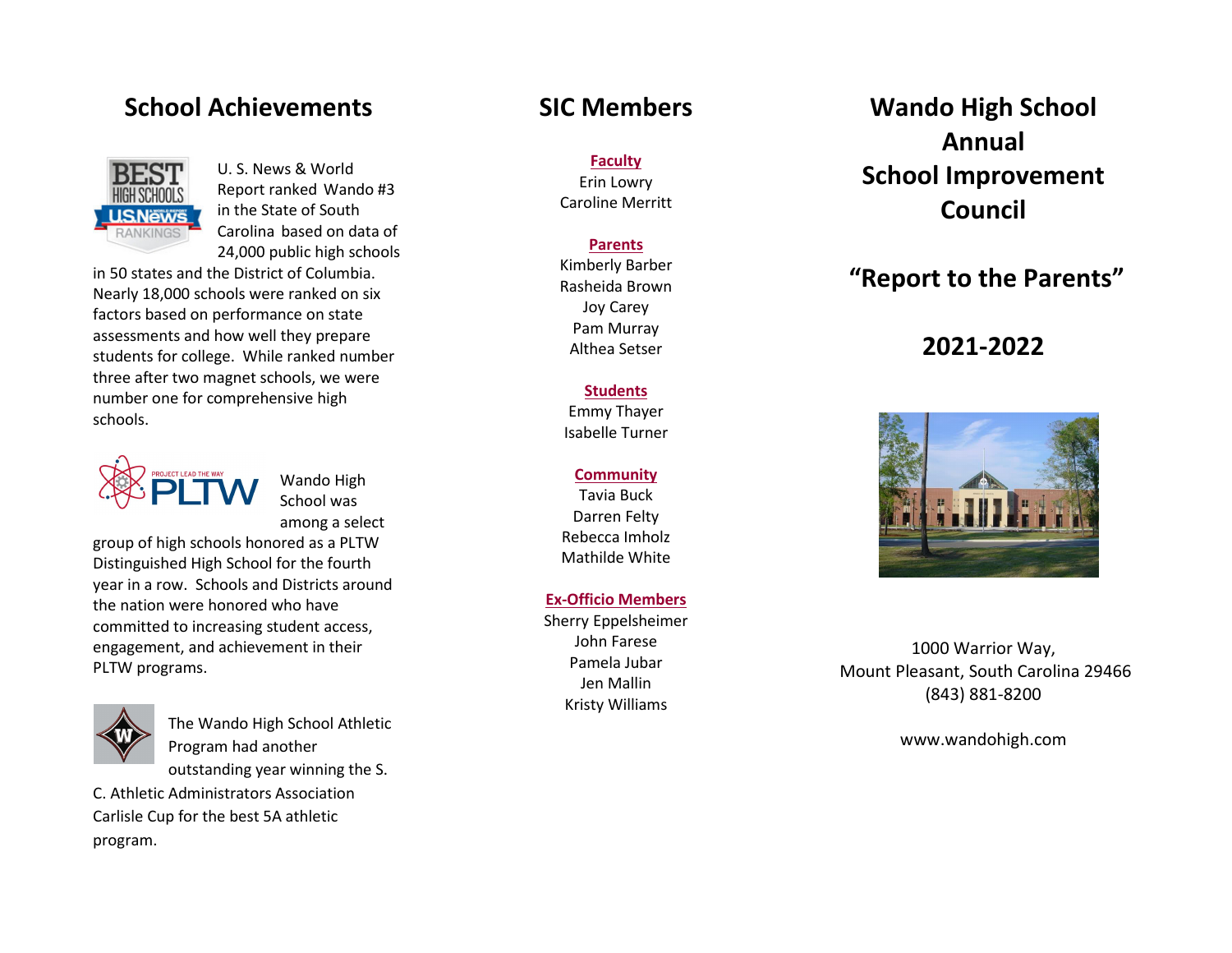## **Initiatives and Strategies for School Improvement**

### **Initiatives**

- Our Ninth Grade Academy houses our freshmen in a "school within a school" where they take core courses. This smaller environment gives ninth graders the opportunity to build relationships and increase their sense of community.
- Our Smaller Learning Communities Initiative provides a reorganization of the Upper School, grades 10 - 12, into four smaller career-related "Schools of Study." We believe using a career-related school approach to teaching and learning will help students see the relevance of their coursework and its connection to the future.
- • Wando works within the *High Schools That Work* Alliance, a whole-school research-based reform effort. The *HSTW* model focuses on continuous school improvement through key practices including high expectations, allowing room in the curriculum for career and technical studies, increasing access to academic studies, offering students a challenging program of study, allowing opportunities for workbased learning, supporting

collaboration between teachers, actively engaging students in their learning, providing a guidance and advisement system, utilizing a program for extra help and using assessment and data to foster continuous improvement.

• We provide additional support for students with academic promise who will be first-generation collegebound.

### **Strategies**

- • Raise the graduation rate by establishing an intervention team offering academic/transition support.
- • Expand the Golden Warrior Student Recognition and Awards Program.
- $\bullet$  Expand Advanced Placement participation and support.
- • Expand the use of data to differentiate instruction.
- $\bullet$  Expand CTE and Fine Arts courses to meet students' needs and interests.
- • Expand on-line learning opportunities for credit recovery and initial credit.
- • Provide professional development on building positive, productive relationships with students.
- • Increase opportunities for entrylevel workforce credentials and certifications for our graduates.
- •Expand transition and inclusion

support for Exceptional Education students.

- •Expand dual credit options.
- • Implement a program to address the significant discrepancies in academic achievement due to the COVID 19 pandemic.

### **Past Notable Achievements**

- • Ninety percent of the 2021 graduating class planned to attend four-year colleges/universities, twoyear colleges, or technical colleges.
- • Members of the class of 2021 were awarded over 27 million dollars in scholarships.
- Seniors took 1,293 dual credit courses with a passage rate of 93%.
- Two senior students received appointments to the U. S. military academies: one to the U. S. Merchant Marine Academy and one to the U. S. Naval Academy.
- • There are more than 509 members of the Advanced Placement Academy in grades 10 - 12. One hundred twenty-seven seniors in the Advanced Placement Academy received special Advanced Studies certificates at graduation due to earning at least six AP credits.